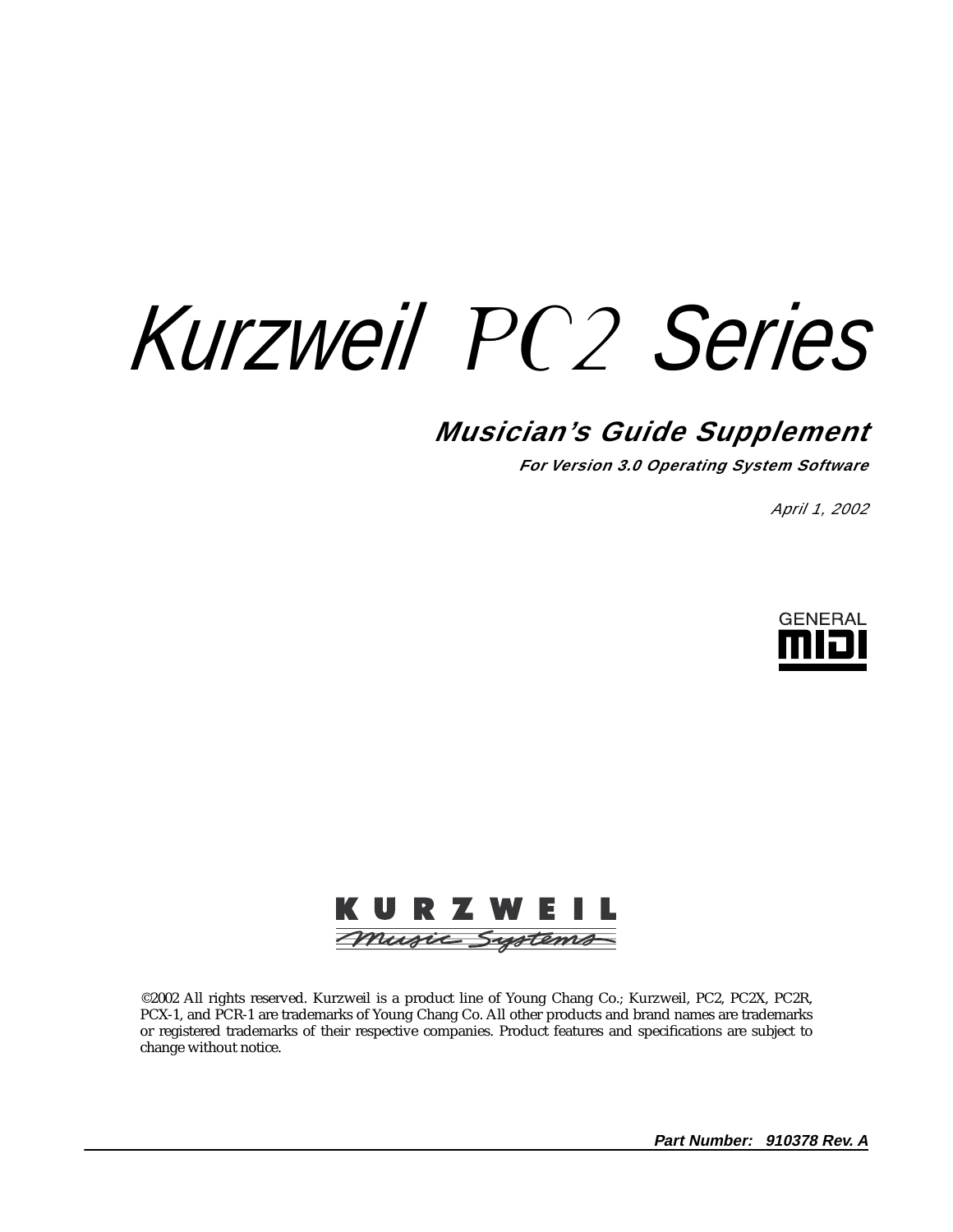# <span id="page-1-0"></span>**Young Chang International Contacts**

Contact the nearest Young Chang office listed below to locate your local Young Chang/ Kurzweil representative.

#### **Young Chang America, Inc.**

P.O. Box 99995 Lakewood, WA 98499-0995 Tel: 1-253-589-3200 Fax: 1-253-984-0245

#### **Young Chang Co., Ltd.**

178-55 Gajwa-Dong Seo-Ku, Inchon, Korea 404-714 Tel: 011-82-32-570-1380 Fax: 011-82-32-570-1218

#### **Young Chang America, Inc. (Canadian Division)**

3650 Victoria Park Ave. Suite 105 Toronto, Ontario Canada M2H 3P7 Tel: 1-416-492-9899 Fax: 1-416-492-9299

# **World Wide Web Home Page**

http://www.kurzweilmusicsystems.com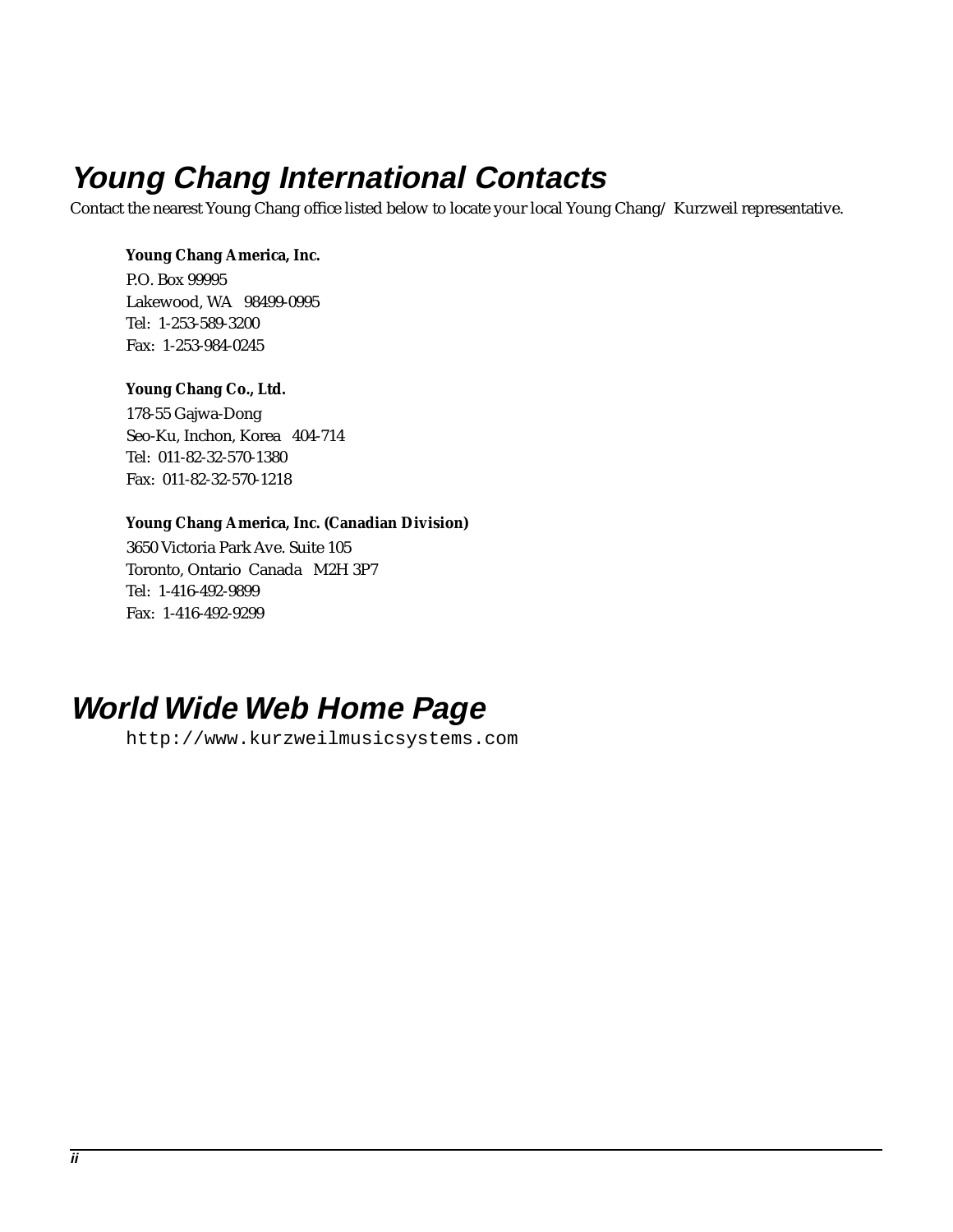# **Version 3 Software for the PC2**

# **Introduction**

Thanks for your interest in Version 3.0 operating system software for your PC2. Version 3 works in all models of the PC2. Before installing your new software, please read this document (or at least the introduction) carefully.

The main feature of Version 3 software is support for the PCR-1 sound expansion option (Orchestral and General MIDI 1 programs/setups). In addition, Version 3 fixes a few known bugs in the operating system and soundware, and introduces new features that make the PC2 easier to use.

### **What's In This Document**

|--|--|--|--|--|--|--|--|--|--|--|--|--|--|--|--|--|--|--|--|--|--|--|--|--|--|--|--|--|--|--|--|--|--|--|--|--|--|--|--|--|--|--|--|--|--|--|--|--|--|--|--|--|--|--|--|--|--|--|--|--|--|--|--|--|--|--|--|--|--|--|--|--|--|--|--|--|--|--|--|--|--|--|--|--|--|--|--|--|--|--|--|--|--|--|--|--|--|--|--|--|--|--|--|--|--|--|--|--|--|--|--|--|--|--|--|--|--|--|--|--|--|--|--|--|--|--|--|--|--|--|--|--|--|--|--|--|--|--|--|--|--|--|--|--|--|--|

- Installing the Version 3 Operating System . . . . . . . . . . . . . . . . . 4
- PC2 Version 3 Operating System Features . . . . . . . . . . . . . . . . . . 8
- • [Bug Fixes Since Version 2 . . . . . . . . . . . . . . . . . . . . . . . . . . . . . . .11](#page-10-0)

#### **Do I Need Version 3?**

If your PC2 has the PCR-1 option, you already have Version 3 operating system software, and you don't need this update. The files you downloaded from our website are the same as those on the CD-ROM that comes with the PCR-1 option.

If you have Version 1 or Version 2 operating system software in your PC2, and you've been affected by an operating-system bug that you can't work around, Version 3 may fix it (see *[Bug](#page-10-0)  [Fixes Since Version 2](#page-10-0)* on [page 11](#page-10-0) for a description of bug fixes in Version 3).

If you haven't been having any problems, you don't *need* to install Version 3, but you may want to install it anyway to keep your instrument up to date. Bear in mind, however, that the General MIDI features described in this document aren't relevant unless you've installed the PCR-1 option.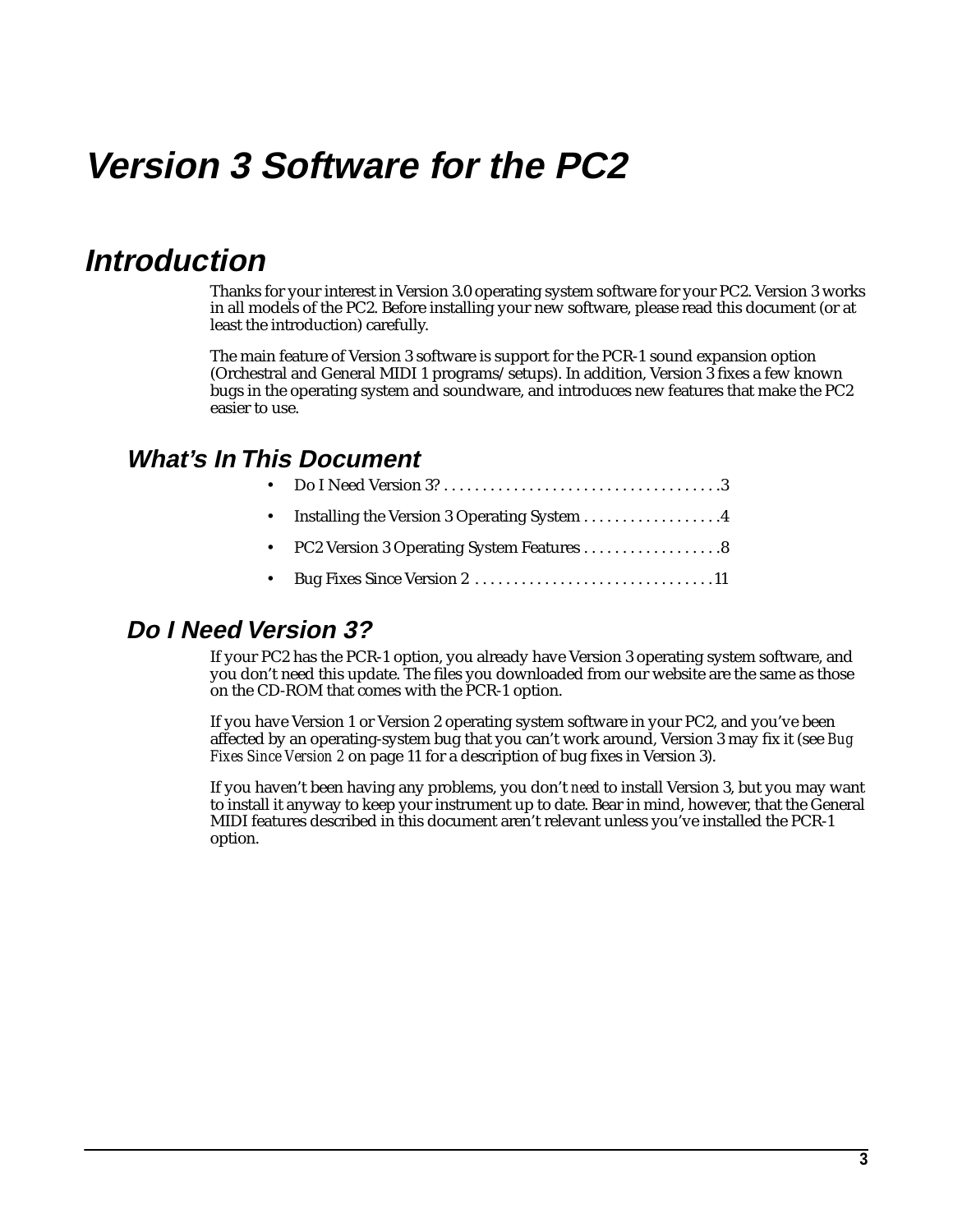# <span id="page-3-0"></span>**Installing the Version 3 Operating System**

We're assuming that all the files you'll be installing are already loaded to your sequencer or computer. If this isn't the case, make sure that all the files that you downloaded from our website are unzipped (uncompressed) and accessible.

Updating to Version 3 involves completing six tasks:

- Preparing your sequencer
- Saving objects (optional, but recommended)
- Launching the boot block
- Installing the operating system (OS) file
- Installing the basic soundware objects
- Performing a hard reset

### **Preparing Your Sequencer**

You'll need either a standalone sequencer, or a personal computer with a MIDI interface and sequencing software.

- 1. Connect a MIDI cable from your sequencer's or computer's MIDI Out port to the PC2's MIDI In port.
- 2. Launch the sequencer application.

### **Saving Objects**

Updating the OS requires you to do a hard reset before resuming normal operations. This deletes all user-defined information from the PC2's memory. You should dump all user-defined programs, setups, and effects to an external memory source (like a computer sequencer) before updating your software. Otherwise, they'll be lost.

See the programming chapter in your PC2 *Musician's Guide* if you need information about dumping programs and other objects.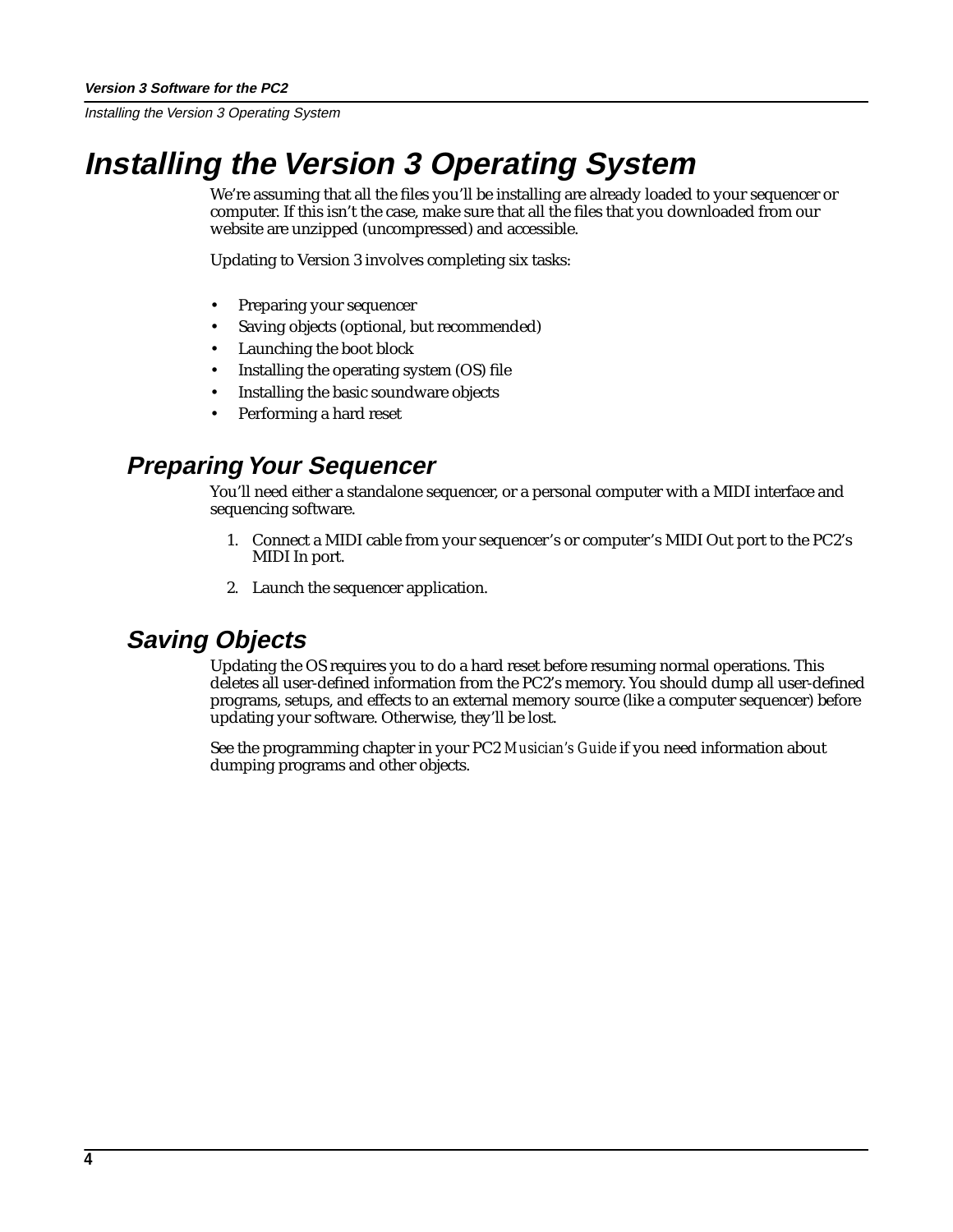### <span id="page-4-0"></span>**Launching the Boot Block**

The operating system software is a MIDI (**.mid**) file that you can install using a standard hardware sequencer or a computer with sequencer software. To enable the PC2 to receive the file from the sequencer, you'll use a special mode called the *boot block*.

- 1. If the PC2 is on, turn it off.
- 2. Turn the PC2 on, and watch the display.
- 3. When you see Please|wait..., press and release the **Panic** button (for keyboard models) or the **Edit/Store** button (for rack-mount models). The display shows several messages as the boot block launches. The first message is Running boot Waiting for scanner, followed by PC2 Boot Loader version n.nn. Check the version of the boot block when you see this message. You must have Version 2.0 or later of the boot block to be able to install Version 3 software.

If you have an earlier version of the boot block, you can download the most recent version from our website (the address is on [page ii\)](#page-1-0). Appendix A of your PC2 *Musician's Guide* contains instructions for updating your boot block.

After the display shows the boot block version, you'll see Main Menu in the top line of the display, and Install engine in the bottom line. The boot block is now running.

### **Installing the OS**

- 1. When the boot block has finished launching, press **Yes** (this selects the Install|engine option, which is the first option in the boot block menu). The display changes to Install|engine|via|MIDI.
- 2. Press **Yes** again. The display changes to Waiting|for|MIDI.
- 3. Using the sequencer or computer, find and open the appropriate MIDI file for your PC2. Look for files whose names start with **pc2k...** (for "**k**eyboard operating system") or **pc2r...** (for "**r**ack-mount operating system"). The three digits after the **k** or **r** indicate the version number.
- 4. Play the MIDI file. The top line of the display shows  $S\overline{S-0}$  file 1 of 1, and the bottom line shows  $\epsilon$ egment 1 of 8. When the display shows Done, stop the sequencer if it doesn't stop automatically. As soon as you see Done, you can go on to the next step.
- 5. If your instrument does *not* contain the PCX-1 Polyphony Expansion option, your OS installation is finished, and you can install the soundware objects (p[age 6\).](#page-5-0) If your instrument *does* contain the PCX-1 option, you need to update its operating system software as well. Repeat Steps 3 and 4 above, but this time install the file **pc2p***nnn***.mid** (note the **p** for polyphony in the filename). When you're finished, you're ready to install the soundware objects.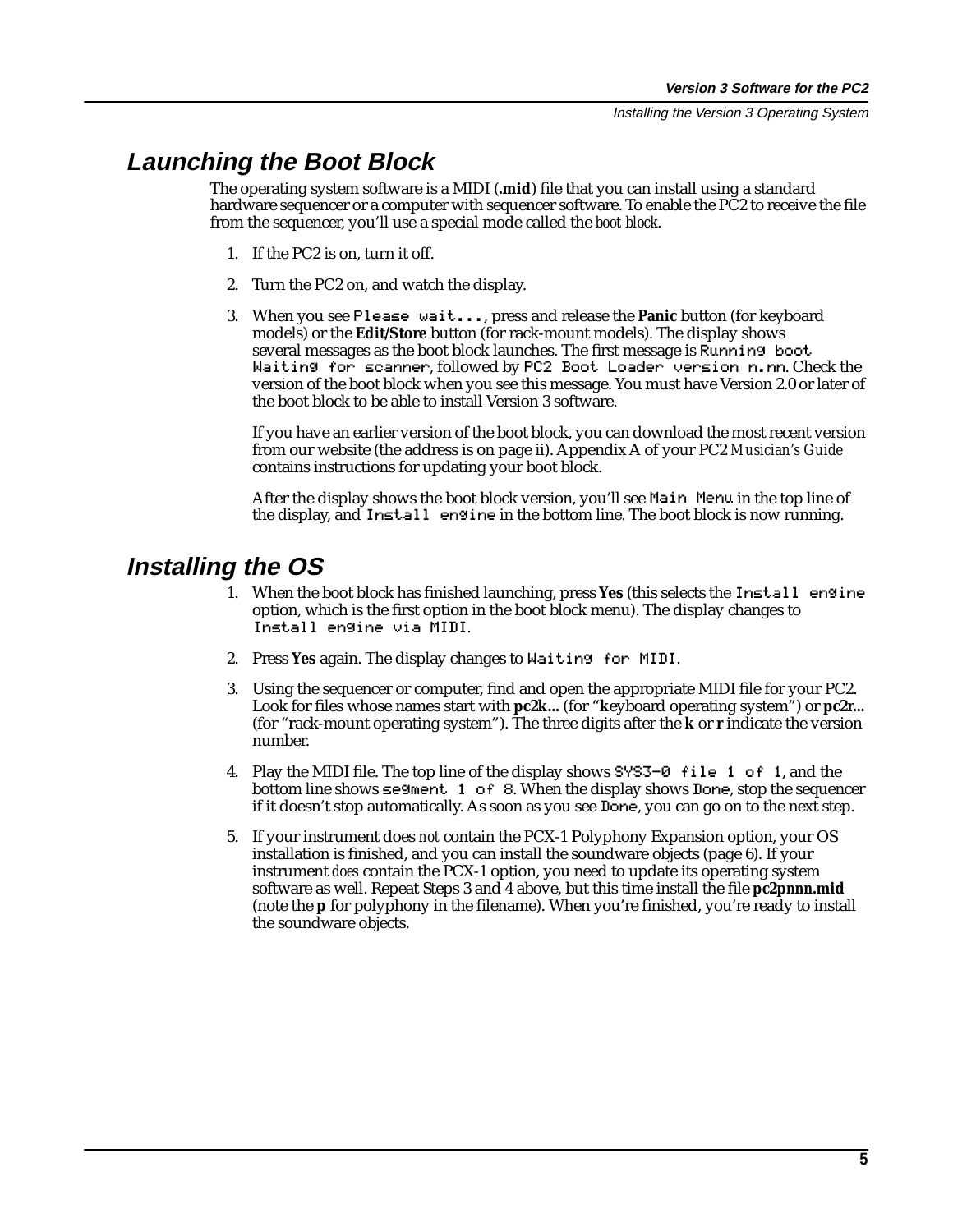### <span id="page-5-0"></span>**Installing the Soundware Objects**

The soundware objects are also part of the PC2 sound engine, so you'll continue to use the Install engine in the boot block menu.

We're assuming that you've just finished launching the boot block, and that the bottom line of the display shows Install engine. If instead you've just finished updating the operating system software (and the display shows  $I$ n $\le$ tall engine via MIDI), start at Step 3. If the display shows Done, start at Step 4.

- 1. Press the **Left** or **Right** cursor button until you see Install|engine in the bottom line of the display.
- 2. Press Yes. The display changes to Install engine via MIDI.
- 3. Press **Yes** again. The display changes to Waiting|for|MIDI.
- 4. Using the sequencer or computer, find and open the basic objects file (**pc2s***nnn***.mid**).
- 5. Play the MIDI file. The top line of the display shows SYS3-0 file 1 of 1, and the bottom line shows  $\leq$ egment 1 of 13. When the display shows Done, stop the sequencer if it doesn't stop automatically. As soon as you see Done, you can go on to the next step.
- 6. If your instrument does *not* have the PCX-1 Polyphony Expansion option, your installations are finished, and you can do the hard reset (page 6). If your instrument *does* have the PCX-1 option, you'll need to install soundware objects for the PCX-1 board. Continue with Step 7.
- 7. Repeat Steps 4 and 5, but this time use the file **pc2sp***nnn***.mid**.
- 8. Press **Cancel** to return to the boot block menu.
- 9. Do a hard reset, as described below.

### **Doing a Hard Reset**

This procedure assumes that you're in the boot block menu. If you aren't, relaunch the boot block (see [page 5](#page-4-0) if you need a reminder), then proceed.

- 1. Press the **Left** or **Right** cursor button until you see Hard|RESET in the bottom line of the display.
- 2. Press Yes. The display prompts you with a question: Erase RAM objects?
- 3. Press the **Right** cursor button. This performs the hard reset and returns you to the boot block menu.
- 4. Follow the instructions in *[Returning to Normal Operations From the Boot Block Menu](#page-6-0)* below.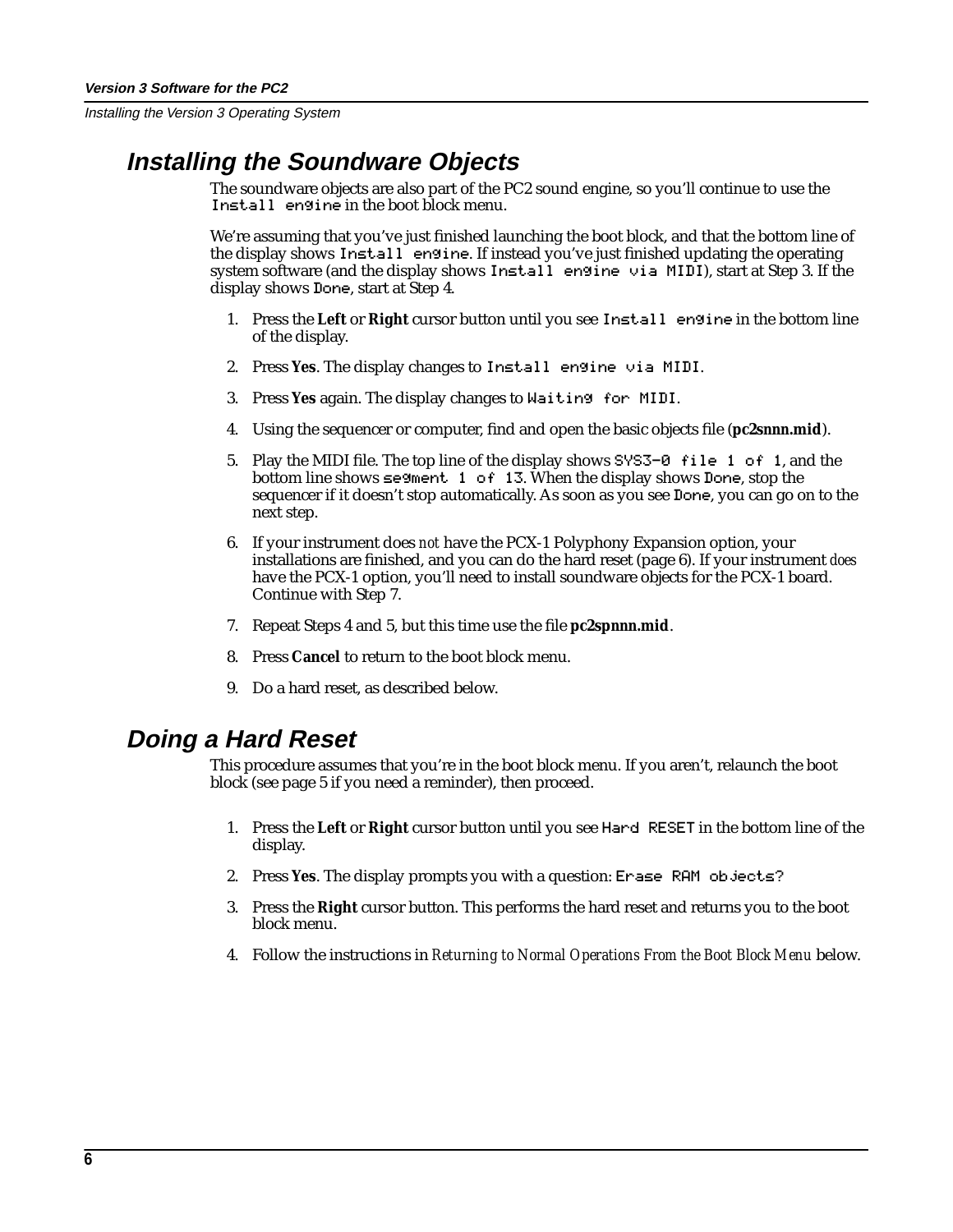### <span id="page-6-0"></span>**Returning to Normal Operations From the Boot Block Menu**

- 1. Press the **Left** or **Right** cursor button until you see Run|engine in the bottom line of the display.
- 2. Press **Yes**. After a few seconds, you'll be back in a performance mode. You're now ready to verify the software installation.

#### **Verifying the Software Installation**

- 1. Press the **Global** button to enter the menu of global parameters.
- 2. Press the **Right** cursor button repeatedly until you see the parameter named OS Version. The version number in the display should match the version number in the name of the operating system file you installed.
- 3. Press the **Right** cursor button repeatedly until you see the parameter named Int Sound Ver (Internal Sound Version). The version number in the display should match the version number in the name of the basic soundware objects file you installed.

See the troubleshooting section below if any of the steps in the verification procedure has given you the wrong result.

### **Troubleshooting for Software Updates**

You're not likely to have problems updating your software. In fact, there are very few things that can go wrong:

#### **Display is Stuck at** Waiting for MIDI

The MIDI signal isn't getting to the PC2. Make sure that the computer or sequencer's MIDI Out is connected to the PC2's MIDI In. Make sure the cable isn't defective. Try another cable if necessary.

#### **Display Never Shows** Done

It's possible that the PC2 isn't receiving all of the MIDI file data. Try playing the MIDI file at a slower tempo.

It's also possible that there's an issue with your MIDI interface. Installing the latest version of your interface's USB driver (available from the interface's manufacturer) may help. You might also try a different MIDI interface.

#### **Version in Display Doesn't Match Version of File**

This applies to operating system software *and* soundware objects. If the version number you see in the display doesn't match the version number on the file you installed, the file didn't get installed properly.

Try installing the file again. Watch the display carefully to make sure the instrument is receiving data from the sequencer. make sure that you see Done in the display before stopping the playback of the file.

If you downloaded or copied any of the files, one or more of them may be corrupted. Try downloading the files again. The address for the Kurzweil website is on p[age ii.](#page-1-0)

If you're still having problems, consult a Kurzweil dealer or service center.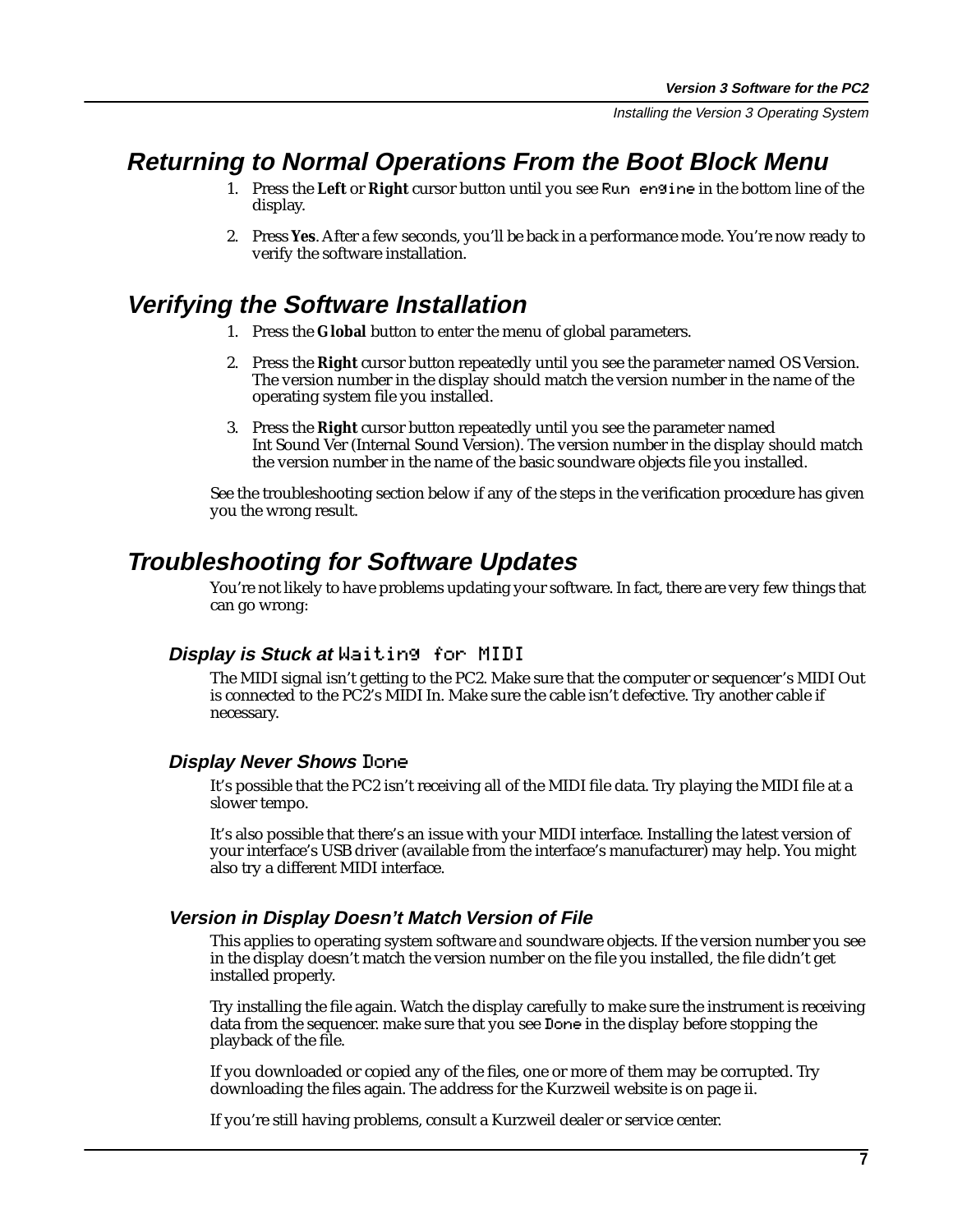<span id="page-7-0"></span>PC2 Version 3 Operating System Features

# **PC2 Version 3 Operating System Features**

The new features in the Version 3 operating system fall into the following categories:

- GM Control Parameters. . . . . . . . . . . . . . . . . . . . . . . . . . . . . . . . . .8
- New Parameters for Displaying Software Versions . . . . . . . . . . 9
- • [New Demo Features. . . . . . . . . . . . . . . . . . . . . . . . . . . . . . . . . . . .10](#page-9-0)

### **GM Control Parameters**

**Note**: Unless you've installed the PCR-1 option in your instrument, you won't be able to make use of the General MIDI features. You may want to skip this portion and turn to *[New Parameters](#page-8-0)  [for Displaying Software Versions](#page-8-0)* on [page 9](#page-8-0).

The parameters that control the PC2's GM functions are in the Global menu. There are three of them: General MIDI, GM Bank, and GM FX Scale.

#### **General MIDI**

Use this parameter to turn GM mode on and off. Set the value to **On** to activate GM mode; set the value to **Off** to return to normal operation. When you turn your PC2 off, it remembers whether GM mode was on, and starts up in the same state the next time you turn the PC2 on.

You can also activate/deactivate GM mode with a System Exclusive (SysEx) message to the PC2. To turn GM mode on via SysEx, send this message:

F0 7E <*device ID*> 09 01 F7

The value you use for <*device ID*> must match the value of the Device ID parameter in the Global menu. By default it's **0**, so unless you've changed it, your SysEx message should include 00 for <*device ID*>. You can also use 7F as the Device ID to broadcast to all receiving instruments.

To turn GM mode off via SysEx, send this message:

F0 7E <*device ID*> 09 02 F7

#### **What Happens When You Turn GM Mode On**

When General MIDI is **On**, the PC2 sets all MIDI channels (except Channel 10, the Drum channel) to play programs in the bank where the GM programs are stored (Bank 2, Exp1 if you installed the GM programs into ROM, or Bank 1, User if you loaded them into RAM; see *[GM](#page-8-0)  [Bank](#page-8-0)* below for more information). Channel 10 plays programs in Bank 7; these are drum programs, with program change numbers reconfigured to match the GM specification.

To ensure the proper dynamic response to GM files, the PC2 adjusts the receive velocities using a specialized touch map. If you have a PC2R, you'll see this value if you select the Touch parameter in the Global menu (it doesn't show up on keyboard models).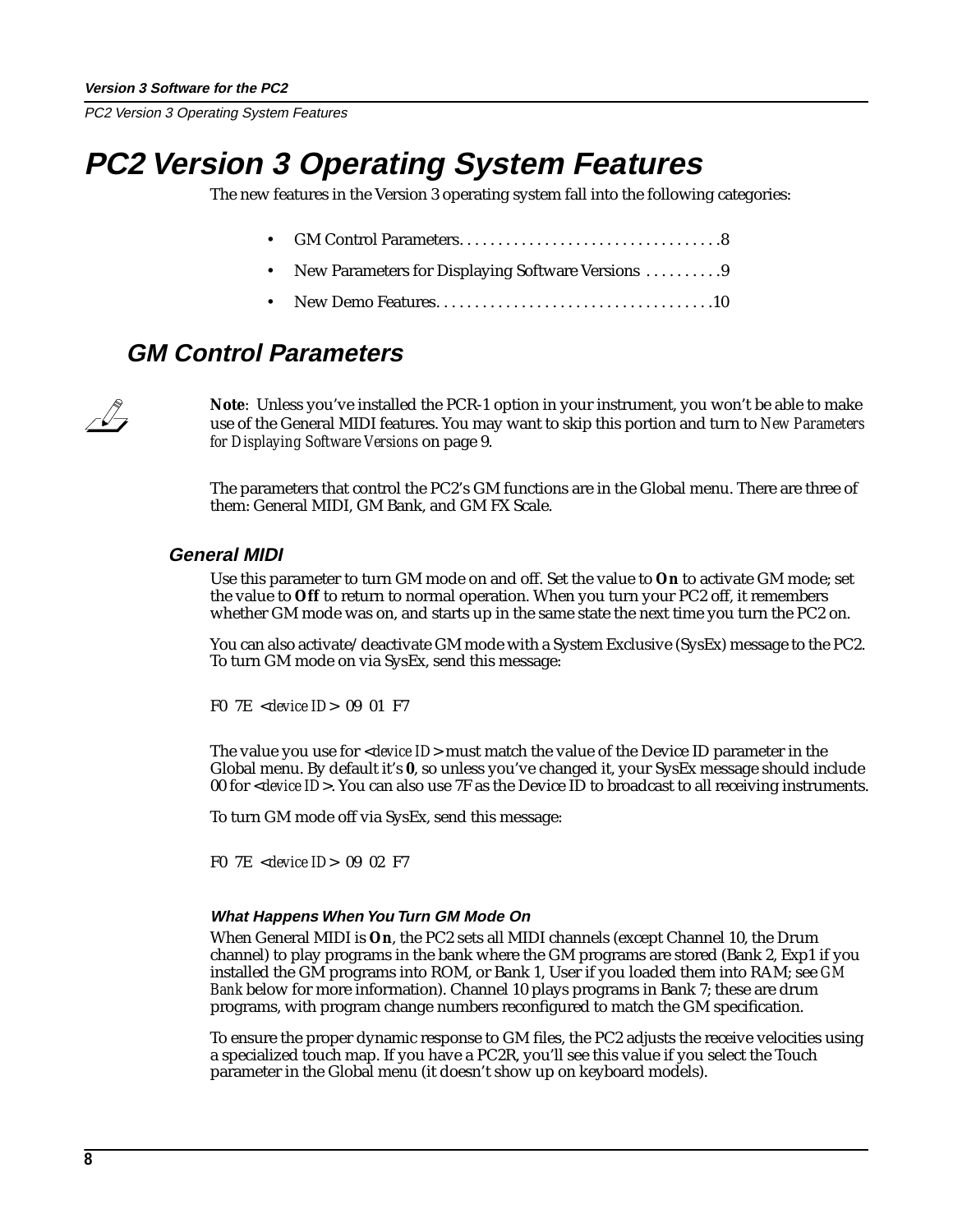PC2 Version 3 Operating System Features

<span id="page-8-0"></span>Because GM handles effects levels differently, the PC2 scales down the levels of FX A and FX B. You can adjust the amount of scaling manually, using the GM FX Scale parameter (described on page 9).

#### **What Happens When You Turn GM Mode Off**

When General MIDI is **Off**, all MIDI channels are reassigned to play Bank 0 (Int), Program **000**. The programs in Bank 7 return to their normal configuration; the value of the Touch parameter returns to its former value (which the PC2 remembers if you turn the power off); the effect levels return to their former state.

#### **GM Bank**

The GM Bank parameter lets you manually specify the bank where your GM programs are stored. The default value is **Auto**, which means that when you turn GM mode on, the PC2 checks for the GM programs and automatically sets all MIDI channels (except 10) to play programs in the bank where it finds the GM programs. The display shows you which bank is found (Exp1) in the example below, so the display looks like this:

||Global|Settings GM Bank (Exp1): Auto

You'll almost never need to change the default value of Auto for GM Bank. In fact, there's only one such case: when you've loaded your GM programs into RAM instead of installing them into ROM, and you've deleted Program **127 Gunshot** (which is the program the PC2 looks for when it checks to see which bank contains the GM programs). In this case, when you turn GM mode on, the PC2 is unable to select the right bank automatically (and the GM Bank parameter shows None in parentheses). Set the value of GM Bank to **User**, forcing the PC2 to play the programs in the User bank, The display still shows (None) for GM Bank, but you have access to the GM programs.

#### **GM FX Scale**

With this parameter you can control how much the effect levels are reduced when you're in GM mode (which is done to make the effect levels consistent with GM instruments). By default, the value is **25%**, which means that the values of Controllers 93 FXAWet and 91 FXBWet are multiplied by .25, and the effects are 75% drier. Increase the value of GM FX Scale to make the effects wetter; reduce it to make them drier.

#### **New Parameters for Displaying Software Versions**

The Global menu contains three new parameters: Int Sound Ver, Exp1 Ver, and Exp2 Ver. These parameters can't be edited; they're there to show the versions of the soundware files installed in your PC2.

Int Sound Ver shows the version of the basic (Internal Voices) soundware objects.

Exp1 Ver shows the version of the PCR-1 soundware file (if it's installed); the value of Exp1 Ver includes either Orch or GM to indicate which program set is installed in ROM.

Exp2 Ver shows the version of the PCR-2 soundware file (the PCR-2 option is not released as of this printing).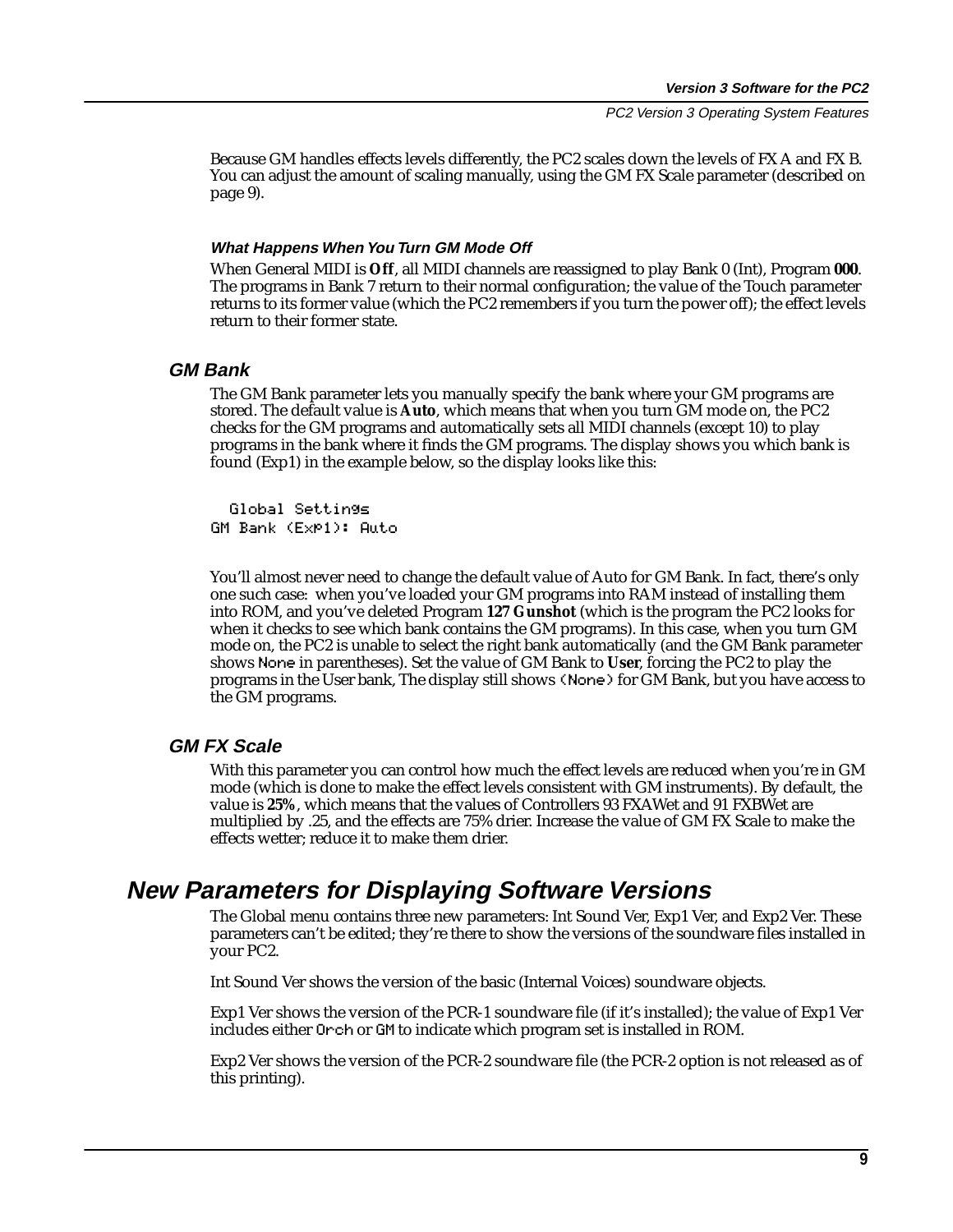<span id="page-9-0"></span>PC2 Version 3 Operating System Features

### **New Demo Features**

We've added a few features to the PC2's Demo mode. It's now easier to find and play the demo songs. You can also load the songs into RAM, save (dump) them to an external device (a computer sequencer application, for example), and delete them from RAM.

#### **Playing the Demos**

- 1. Go into Demo mode. On keyboard models, press **Sound Select 14** and **Sound Select 16** at the same time; on rack-mount models, press the **MIDI Receive** and **Global** buttons at the same time. The top line of the display shows DEMO: followed by the ID and name of the currently selected demo song.
- 2. Use the Alpha Wheel or the **Minus** or **Plus** button to select the demo to play.
- 3. Press **Enter** to play the current song, or **Cancel** to return to a performance mode.

The IDs of the demo sequences correspond to the banks where they're stored:

| $1 - 9$   | Bank 0 (Internal)                  |
|-----------|------------------------------------|
| $10 - 19$ | Bank 1 (User)                      |
| 20–29     | Bank 2 (Exp1)                      |
| 30–39     | Bank 3 (Exp2) (for future release) |

#### **Loading Demos into RAM**

You can use a standalone sequencer or a computer with sequencer software to load any PC2 demo song into RAM. PC2 demos are specialized .MID files that contain SysEx data. Once a demo song is loaded into RAM, you can play it back using Demo mode.

- 1. Connect a MIDI cable from your sequencer's or computer's MIDI Out port to the PC2's MIDI In port.
- 2. Launch the sequencer application.
- 3. Open the file with your sequencer, and play it. The PC2 recognizes the SysEx data and loads the song into RAM.

#### **Deleting and Dumping Demos**

You can delete demo songs to gain RAM space, and you can dump them to files via SysEx so that you can load them again at a later time if necessary.



**Note**: RAM demos can be deleted or overwritten, but ROM demos are permanent, and can't be deleted.

- 1. Go into Demo mode. On keyboard models, press **Sound Select 14** and **Sound Select 16** at the same time; on rack-mount models, press the **MIDI Receive** and **Global** buttons at the same time. The top line of the display shows DEMO: followed by the ID and name of the currently selected demo song.
- 2. Use the Alpha Wheel or the **Minus** or **Plus** button to select the desired demo. If you're going to dump the demo, make sure you have a MIDI connection between the MIDI Out of the PC2 and the MIDI In of the receiving device.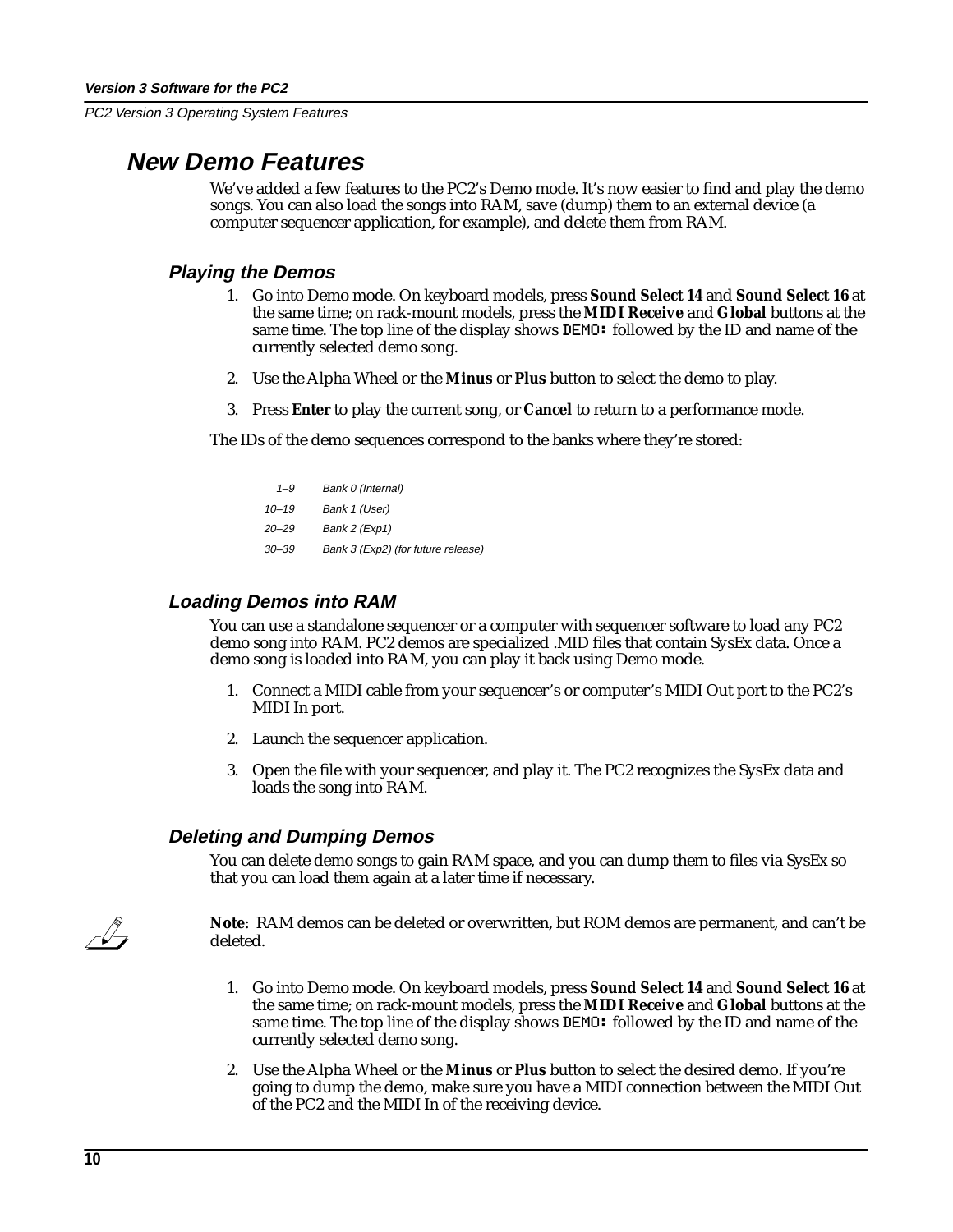- <span id="page-10-0"></span>3. Press **Store** (on keyboard models) or **Edit/Store** (on rack-mount models). The PC2's display asks you if you want to delete the current demo.
- 4. Skip to Step 5 if you want to dump the demo. Otherwise press **Enter** to delete the demo. When it's gone, the display shows Deleted! If you decide not to delete the demo, press **Cancel** instead of **Enter**; this returns you to Demo mode.
- 5. Press the **Right** cursor button. The display asks if you want to dump the current demo.
- 6. Press **Enter** to start the dump. On keyboard models, the LED in the **MIDI Xmit** button lights to indicate the data flow. When the dump is finished, the display shows Demo Dumped! briefly, then returns to the Dump Demo? prompt.

# **Bug Fixes Since Version 2**

## **Sample Playback**

Version 3 fixes a sample playback problem that occasionally caused programs containing reverse-playback samples to trigger the wrong sample when there were many notes active.

# **Volume of High Notes in Electric Piano Programs**

The following programs have been adjusted to prevent a drop in volume in notes from C 6 up.

| Bank | ID  | Program                |
|------|-----|------------------------|
| O    | 017 | <b>Serious Classic</b> |
| n    | 019 | <b>Hard E Piano</b>    |
| n    | 028 | <b>Wurly Road</b>      |
| 6    | 016 | <b>Mello E Piano</b>   |
| 6    | 017 | <b>Tines Square</b>    |
| 6    | 018 | <b>Brunch In Seoul</b> |
| 6    | 020 | <b>Barking Tines</b>   |

### **Fixes to Other Programs in Bank 0**

In Programs **110 Upright Bass 1** and **111 Upright Bass 2**, pitch bend no longer affects the ride cymbal. In Program **069 Touch Strings**, Note B 7 no longer distorts.

## **Mono Pressure Remap**

When your PC2 is in MIDI Receive mode, the MIDI Controller Mono Pressure now gets remapped to the zones in a setup like other Controllers.

## **KB3 Percussion and Non-KB3 Programs**

Switching to Internal Voices mode from KB3 mode now resets the appropriate MIDI Controllers (specifically Controller 73, which is the **Perc** button in KB3 mode) so that they no longer affect programs in Internal Voices mode (for example, the attacks on some guitar programs).